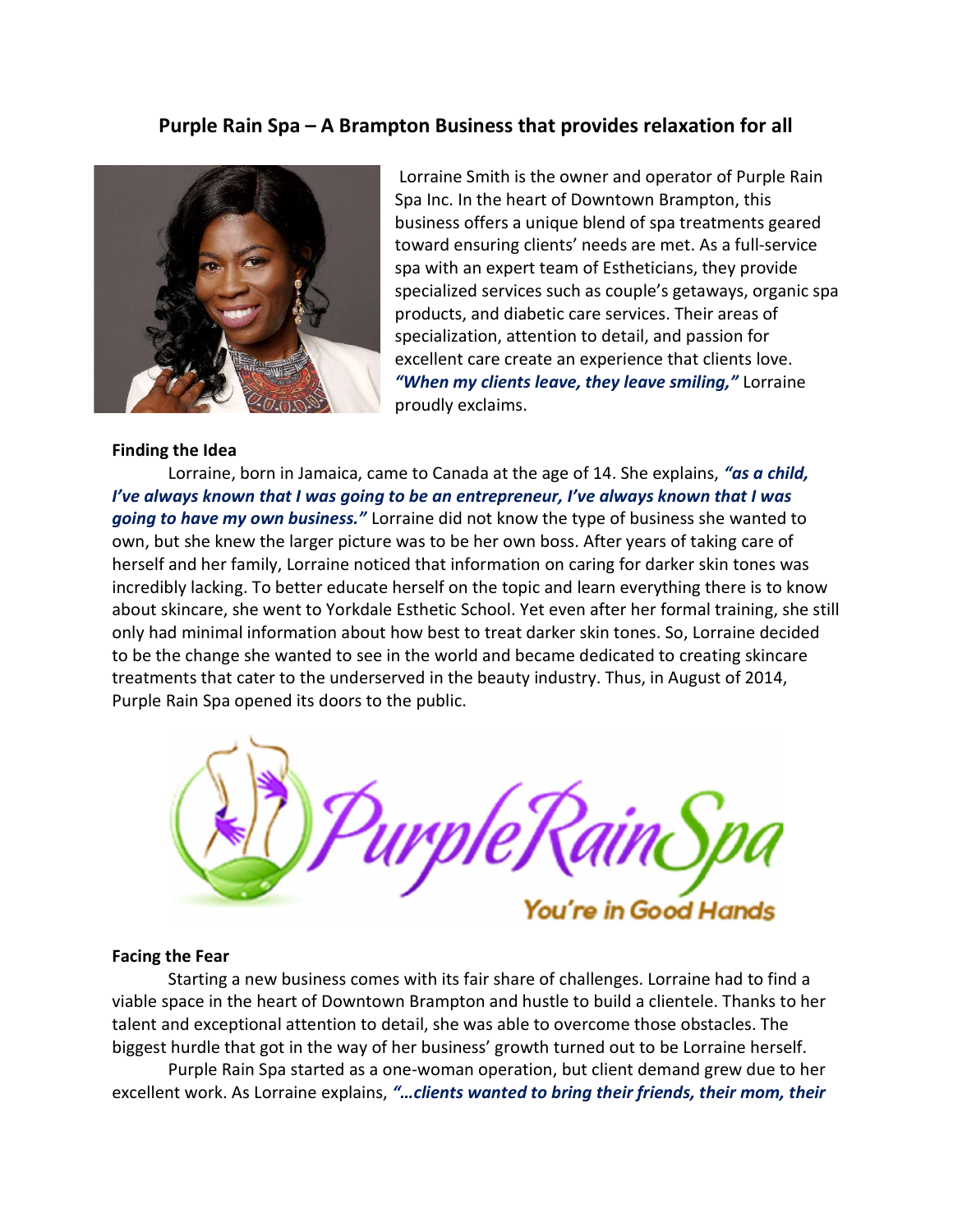sister..." but she did not have the space nor the staff to accommodate their demands. She knew it was time to expand, but fear got in the way. "Can I really do this? Am I going to find the right people to help me? Am I going to be stuck? Do I really need to take on more expenses?" are some of the questions Lorraine asked herself. She was afraid because the growth of her business went far beyond what she had dreamed.

How did she overcome this fear? Lorraine says, "I just decided that I'm going to do it, and wherever it falls, it falls." This leap of faith paid off, and she now has four rooms and staff to accommodate groups and individuals alike. Looking back on that time in the life of her business, Lorraine explains, "I got in my own way. And I think for many people that's actually the case. It's not that they don't want to do it; it's just the fear of what will happen that get's in the way."



### Facing COVID-19 as a service-based business

As per the pandemic guidelines, Purple Rain Spa had to close down to ensure everyone's safety. Lorraine decided to use this downtime to participate in the Starter Company Plus Program offered by the Brampton Entrepreneur Centre (BEC). The program "... was very informative, and even though I have been in business for a while now, I realized that there were still a lot of things that I didn't know. I learned a lot that I am now implementing in my business". In addition to the excellent business knowledge, the program's grant also helped her business stay afloat. With all her new training in tow, Lorraine says that she is "hoping to take the business to another level, get into more marketing, and focus on building my brand even bigger."

## Facing the Future

 Approaching her seventh year in business, Lorraine is optimistic about what lies ahead. Despite all the downsides of the pandemic, Lorraine says the 'boom of zoom' means people have to be on camera more often and are more aware of how they look. "Appearance is still a big thing, even more so now," Lorraine explains. She looks forward to getting back to serving her increasingly diverse clientele once it is safe to do so.

Her advice to all those looking to start their entrepreneurship journey is to "go for it! Do it! Don't let anything hold you back!" Despite all the challenges of the job, Lorraine values her